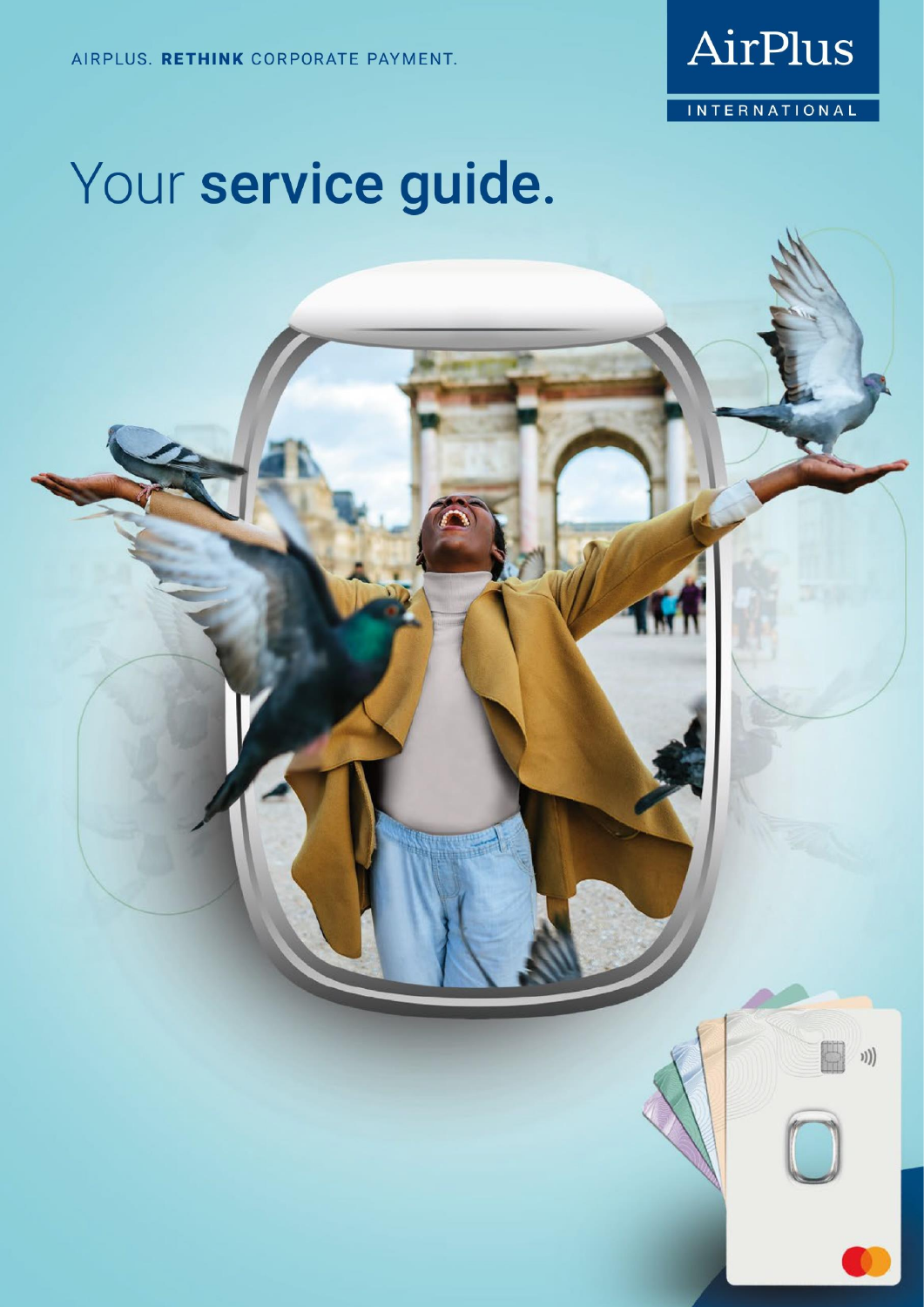

## **Welcome to AirPlus** Welcome to your window to easy

Your AirPlus Private Card is your window to easy.

This guide provides you with helpful information on how to use your AirPlus Private Card effectively. Please read it carefully. Use it to familiarize yourself with its services. You'll also find important contact information.

## Table of content

| 2. |  |
|----|--|
|    |  |
|    |  |
|    |  |
|    |  |
|    |  |
|    |  |
| 3. |  |
|    |  |
|    |  |
|    |  |
|    |  |
|    |  |
|    |  |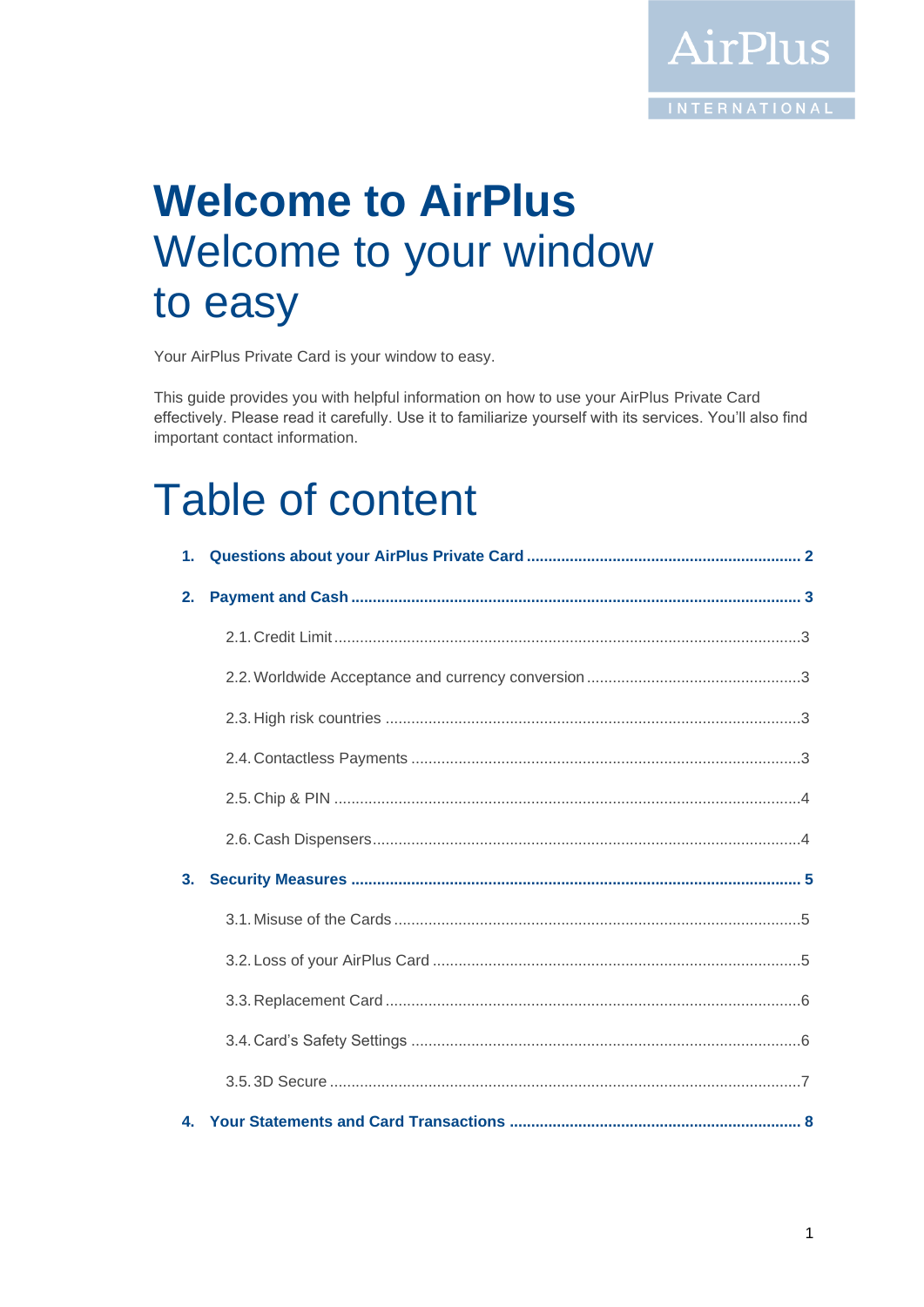

### <span id="page-2-0"></span>1. Questions about your AirPlus Private Card

If you have any questions about your AirPlus Private Card, the **AirPlus Card Service** will be pleased to assist you 24/7/365, and from 8:00 to 20:00.

| Germany | T +49 (0) 69 790 001 10 | cardservicede@airplus.com |
|---------|-------------------------|---------------------------|
|---------|-------------------------|---------------------------|

You can always find support and further information on our website **[www.airplus.com](http://www.airplus.com/)**, where you will find the access to your **[AirPlus Portal](https://businesstravelportal.airplus.com/)**.

<span id="page-2-1"></span>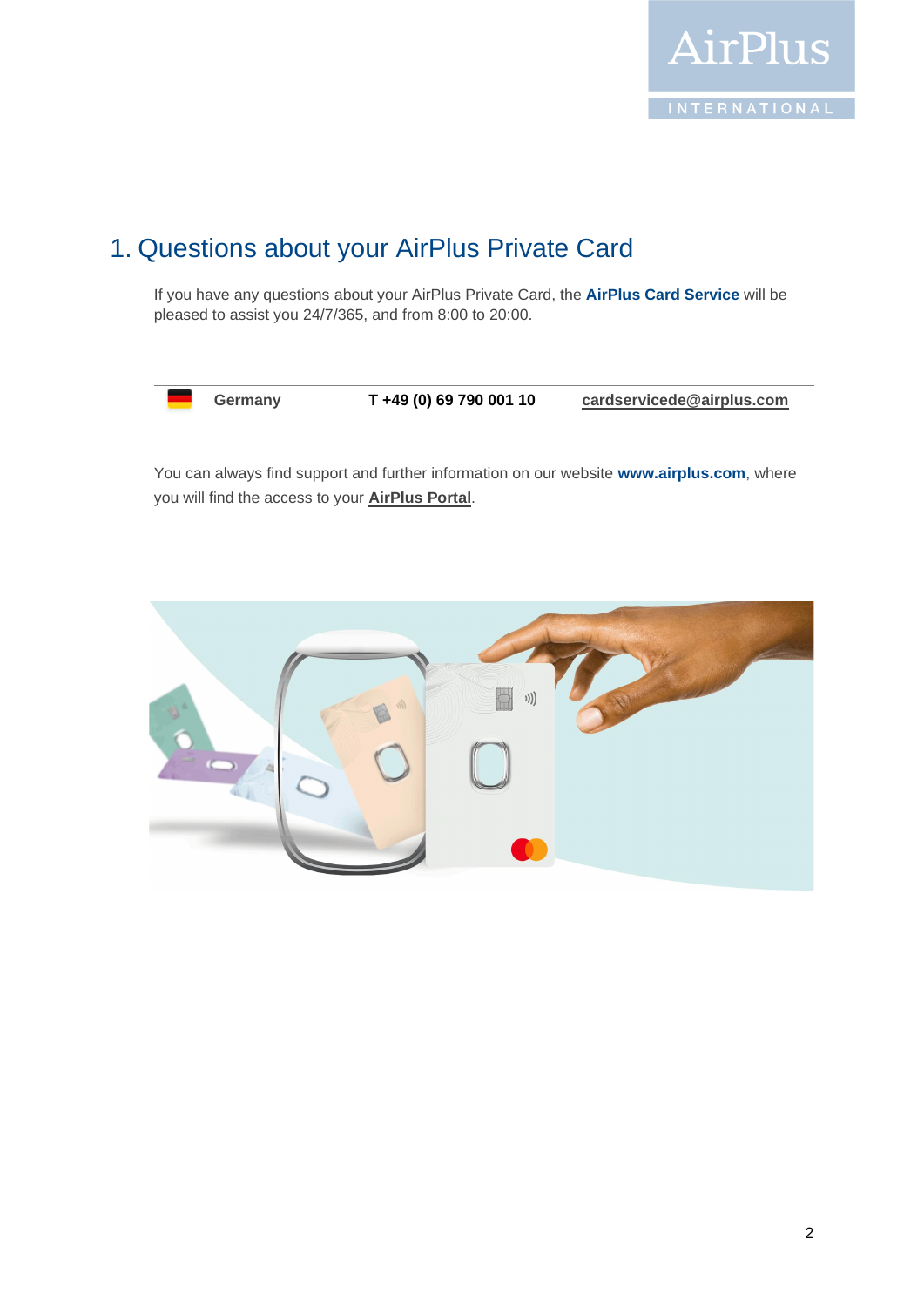### 2. Payment and Cash

### <span id="page-3-0"></span>2.1. Card Limit

AirPlus grants you a card limit that is tailored to your needs, your spending behavior and your rating.

### <span id="page-3-1"></span>2.2. Worldwide Acceptance and currency conversion

Our cards are accepted worldwide by **more than 44 million Mastercard merchants** ensuring that travel payment is easy and convenient.

Purchases and cash withdrawals made outside your country of residence are converted to the local currency. If a foreign merchant offers you the opportunity to pay in your currency instead of the local currency (dynamic currency conversion), we recommend **paying in the local currency** because dynamic currency conversion at point of sale usually is offered at a less attractive exchange rate.

### <span id="page-3-2"></span>2.3. High risk countries

Due to sanctions and money laundering regulations, we cannot allow transactions with AirPlus Corporate Cards in every country.

You can find a list of countries and further information in the dedicated document "High Risk Country Information", which is available under the rubric "Important documents" of your AirPlus Portal.



### <span id="page-3-3"></span>2.4. Contactless Payments

AirPlus equips its cards with the contactless payment function. This functionality is provided to you free of charge and it makes payments much easier.

### How to use your contactless payment function?

- $\geq$  The Contactless logo in the cash register area indicates that the location will accept your contactless enabled AirPlus Private Card for contactless payment.
- $\geq$  Hold your card a maximum of four centimeters from the front of the contactless symbol on the card reader.
- > An acoustical and/or optical signal will confirm the success of the transaction within seconds – and you are done!
- Your contactless limit on your AirPlus Card is 50 EUR. For amounts below this amount you may obtain a receipt on request. For larger amounts, receipts will be printed automatically.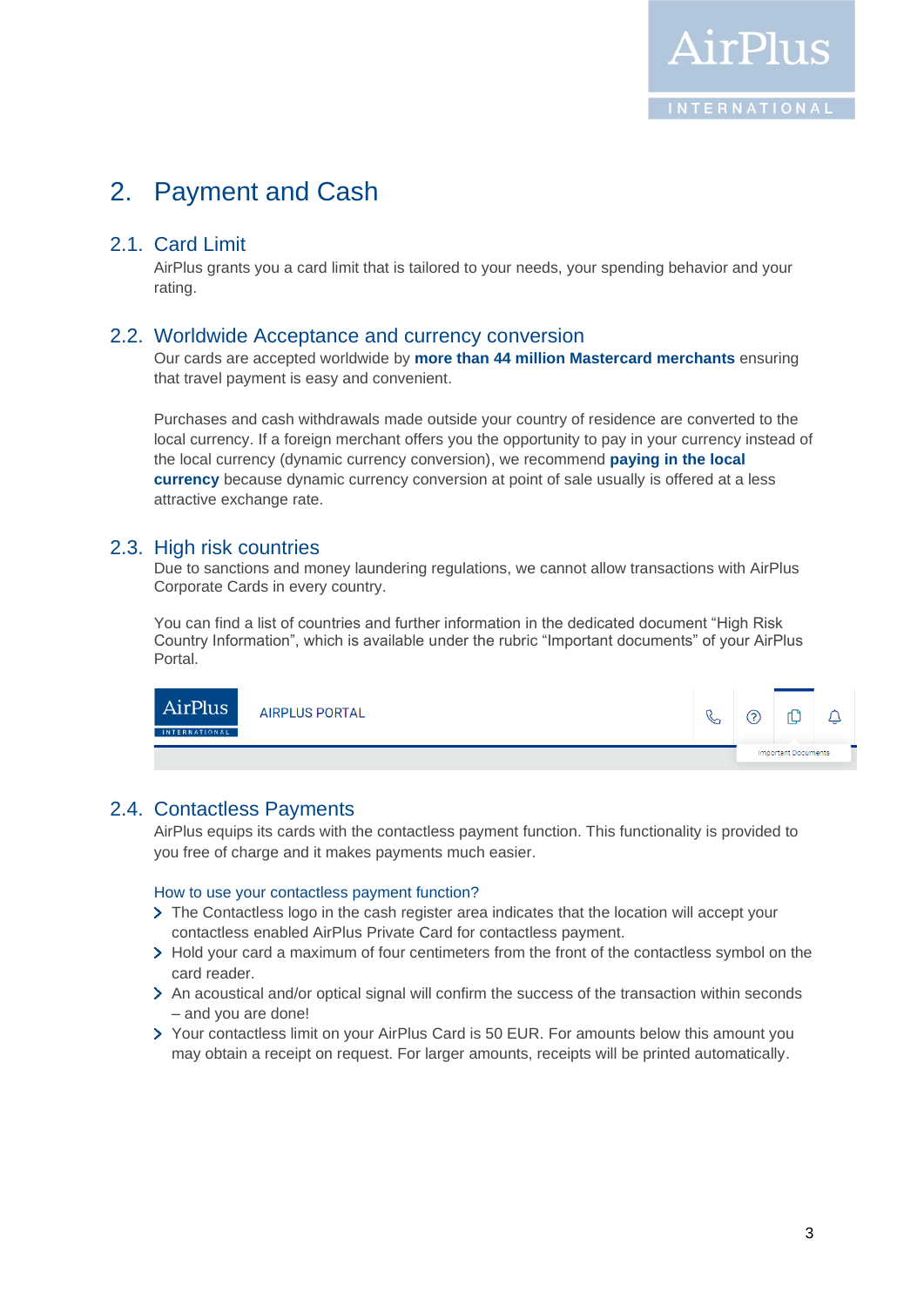AirPlus

#### **What are the benefits of paying contactless?**

- > High level of security: you keep your card in your hand at all times while paying.
- Faster payment processing: When you are not be required to enter a PIN or sign a receipt.
- Full transparency: view your transactions in the AirPlus Portal at any time.
- Worldwide acceptance: if you wish, you can continue to make payments with your AirPlus Card using the magnetic strip or Chip and PIN technology and your signature or PIN at the more than 44 million locations which accept Mastercard!

### <span id="page-4-0"></span>2.5. Chip & PIN

Your AirPlus Private Card is equipped with the **latest Chip & PIN technology**. Chip & PIN complements the traditional magnetic strip to better protect your card against fraud. More and more national and international merchants who accept credit cards use payment devices that process the new generation Chip & PIN cards.

When paying at locations using these devices, you will be asked to enter your PIN instead of signing the receipt. The payment terminal then will read the chip and authorize the payment if the correct PIN has been entered. It is crucial that you **memorize your PIN** so you can enter it any time.

You can retrieve your PIN online 24/7 at any time in our AirPlus Portal. You now have your PIN always and everywhere at hand: no forgetting, no losing!

#### **Please note:**

It is important that you do not write down your PIN or keep the number near or on your card.

### <span id="page-4-1"></span>2.6. Cash Dispensers

You can use **more than 1.9 million cash dispensers** worldwide with your AirPlus Private Card. Look out for the Mastercard logo on the ATM to make sure that your card will be accepted.

You may also obtain cash over the counter at any bank with your AirPlus Private Card. Valid identification may be required.

A service fee is charged for cash withdrawals. Please refer to your GTC's in which the amount of the fee is mentioned.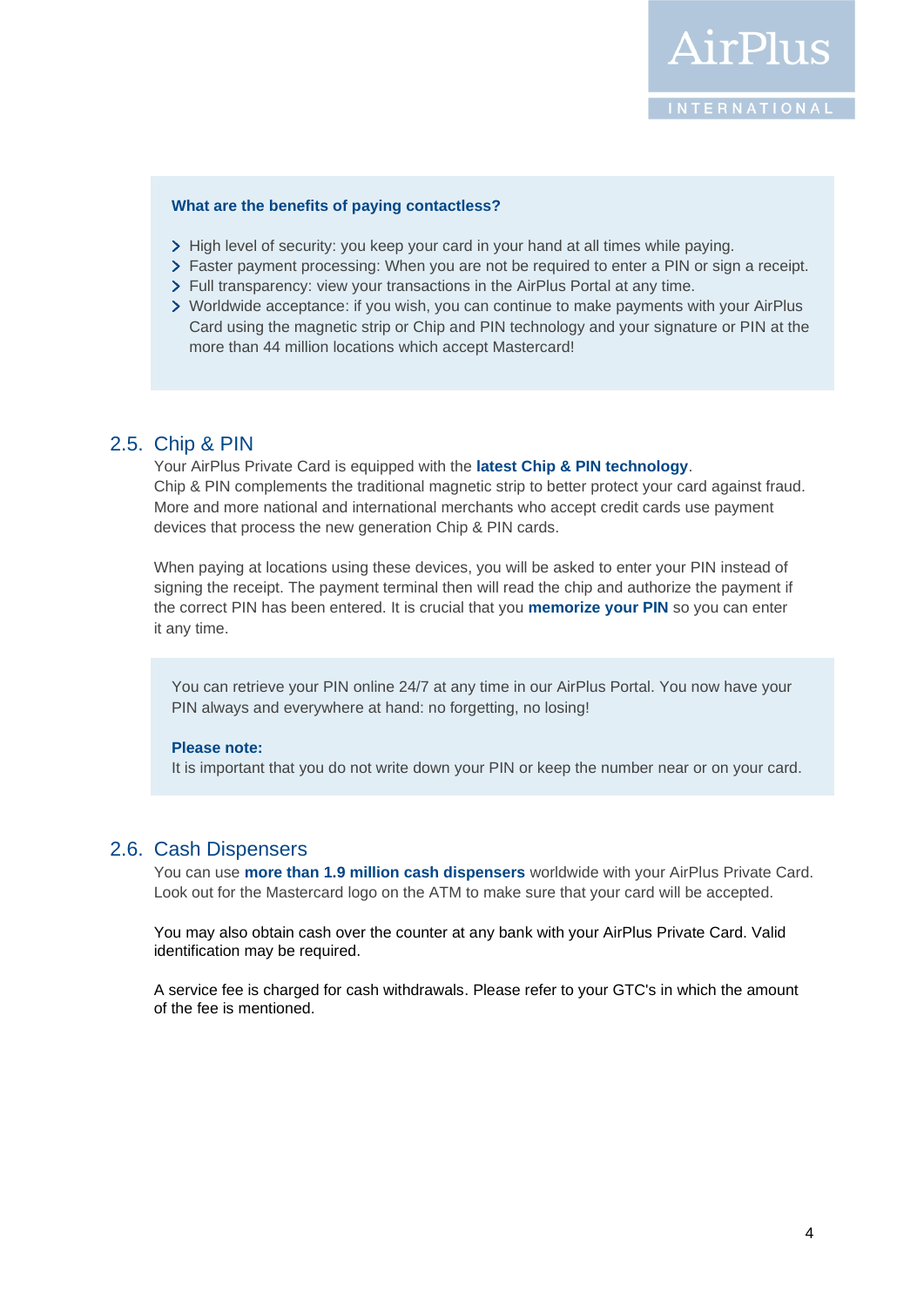### <span id="page-5-0"></span>3. Security Measures

### <span id="page-5-1"></span>3.1. Misuse of the Cards

To prevent the fraudulent misuse of your AirPlus Private Card, various security precautions have been agreed worldwide with Mastercard merchants.

Sometimes, transactions identified as 'unusual' activity may be automatically declined. This may be down to the country, type of business, or the amount being processed. In such a case you may be asked by the merchant to verify your identity. Should this occur, we kindly ask you to be patient and provide any identification as required. None of these security measures cast doubt on your credit standing. They simply provide an early warning of any undetected loss and prevent any misuse by third parties.

Should you need assistance, please contact directly the AirPlus Card Service. Contact information is provided in [Chapter](#page-0-0) 1.

#### **How you can protect yourself against misuse of your card:**

- > If possible, do not leave your card unattended.
- > Do not give your card to anyone else.
- Carefully review your receipt and make sure the total amount is in the space marked "Total."
- Make sure any carbon copies used for filling in the receipt are destroyed
- Ensure you are handed back your card after payment, together with a copy of the receipt
- $\geq$  Keep receipt copies in order to check transactions against your billing statement.
- Never disclose your PIN or your answer to the security question to third parties.

### <span id="page-5-2"></span>3.2. Loss of your AirPlus Private Card

If your AirPlus Private Card is lost, please inform us immediately either online via the respective service within the Portal or by calling the **AirPlus Card Service**. Contact information is provided in Chapter 1.

Please confirm your loss in **writing within 7 days**, stating exactly how the loss came about. If your card has been stolen, please inform the police as well.

In the event of loss you will not be liable for any damage incurred after AirPlus has been notified. However, you will be liable up to a maximum amount of 50 EUR\* per card for damages incurred between the time your card goes missing and the time you notify us.

Once reported lost or stolen, cards are **blocked permanently** for your protection. If a card has been found after being reported lost or stolen, please destroy your recovered card by cutting through the chip and magnetic strip.

<sup>\*</sup> With respect to damages due to the use of a lost, stolen or otherwise missing card before the loss has been reported, or damage resulting from any other improper use of the card, your liability shall be limited to a maximum amount of 50,00 EUR per card . If the fraudulent intention of the card user has enabled the improper use or if the improper use was brought about by intentional or grossly negligent action on behalf of the card user, the card user shall be liable for the full amount of damages.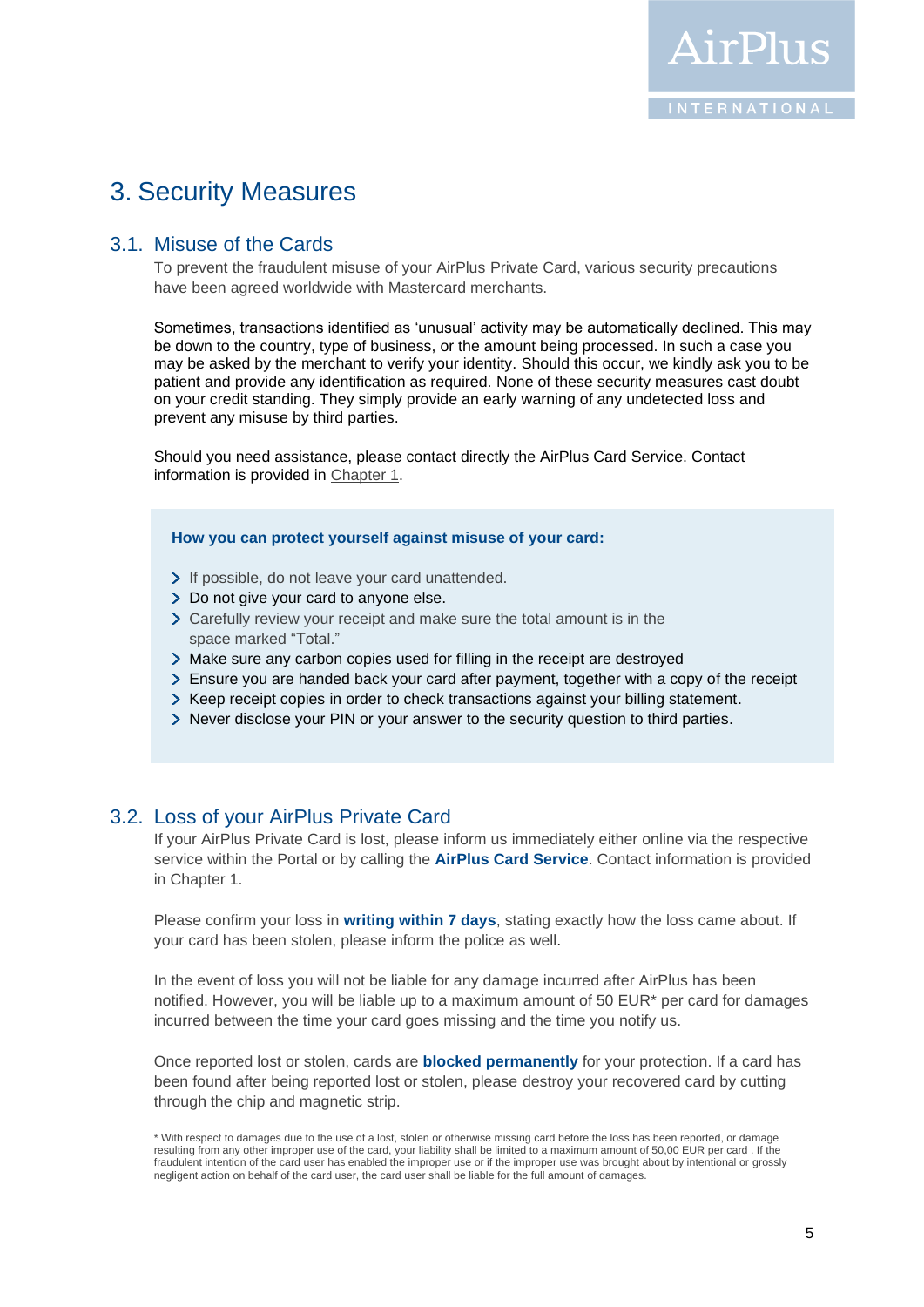

### <span id="page-6-0"></span>3.3. Replacement Card

If you need **your AirPlus Private Card replaced urgently**, we will send you a new card as soon as possible via courier. Additional charges will apply for courier services. If the issuance of a replacement card is not urgently required, a new AirPlus Private Card will be issued within one week.

### <span id="page-6-1"></span>3.4. Card's Safety Settings

You can set up your own rules for using your card and can decide for yourself how closely knit you want your card's safety net to be: Should your card use be limited to your country or selected countries? Do you want to define a maximum amount for each transaction or limit your number of transactions per day? Do you want to block your card from Internet purchases or exclude certain spend categories?

AirPlus also offers **e-mail** notifications of all transactions authorized, which can be managed in the AirPlus Portal.

### **Your advantages at a glance:**

- > Maintain continuous control of your card transactions.
- > Minimize the risk of potential misuse of your card by defining your own rules.
- > Detect any incorrect charges or misuse of your card early.
- Always keep updated on the amount of credit you have remaining – a service particularly useful when you are travelling.
- If a transaction has been rejected, we will notify you about the reasons for the rejection and give you tips on how to solve the problem.

Select personal settings for your card to give you the financial freedom you need and simultaneously make card fraud difficult!

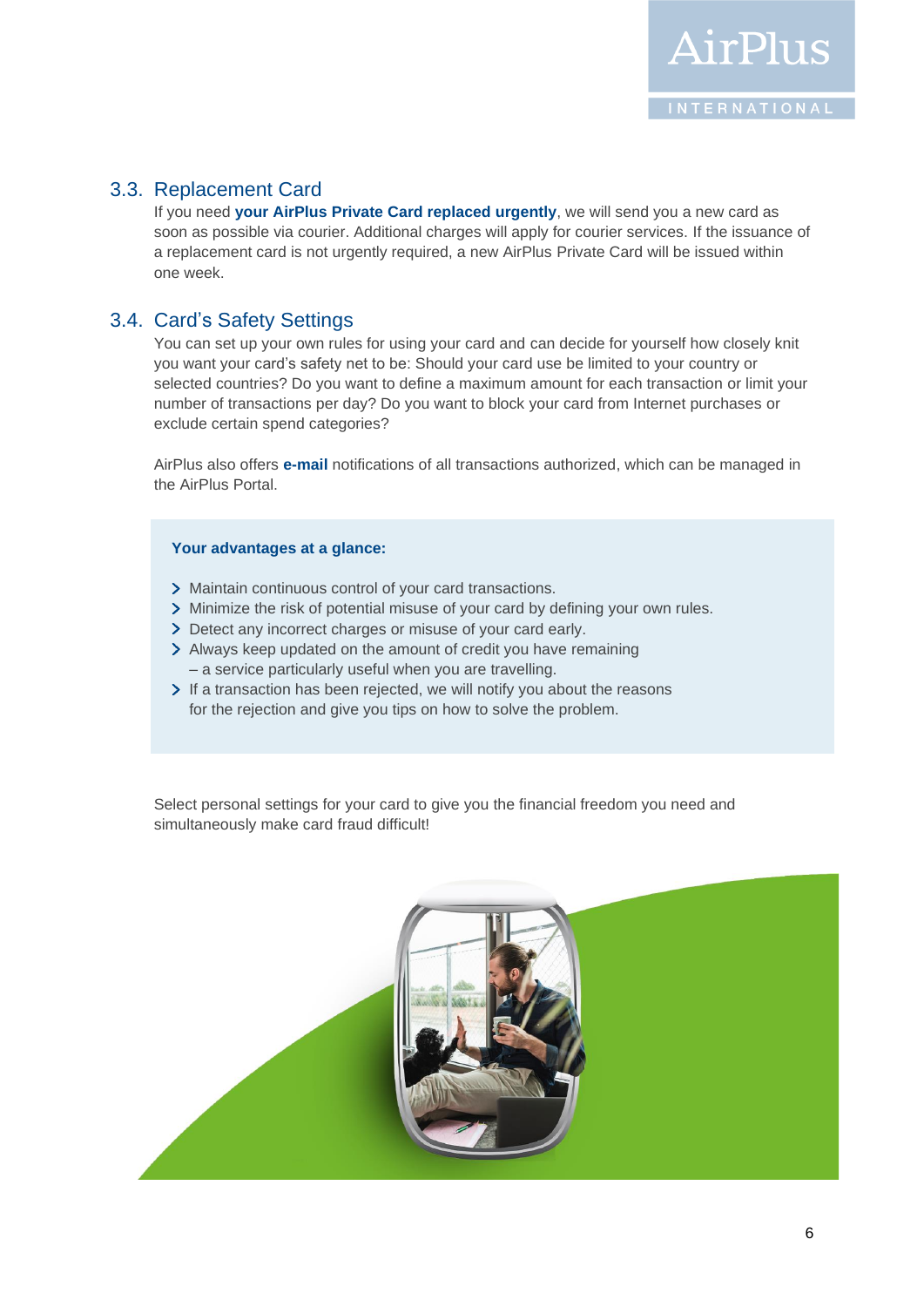

### <span id="page-7-0"></span>3.5. 3D Secure

3D Secure is a special procedure for **authenticating online transactions**. It increases the protection of your card from misuse on the Internet by making sure only you, the authorized card user, and the appropriate online merchant are involved in any transaction. Many online stores worldwide already provide 3D Secure and it can be activated quickly and free of charge.

### How do I use 3D Secure?

When you first log in to the AirPlus Portal, you will be asked to create your 3D Secure profile. A **mobile transaction authentication number (TAN)** will be sent to your phone by text message during every online purchase. These messages will contain the transaction data (name of the online shop, date, time, amount) for your review and confirmation.

In the **AirPlus portal**, you can set up your 3DS Secure profile or adjust it as needed. You will be asked to enter your cell phone number and select a security question to set a security response. Each time you make an online purchase, a **mobile transaction authentication number (TAN)** will be sent to your phone by text message. You will also need to enter your security response. Our text messages contain the transaction data (name of the online store, date, time, amount) for your review and confirmation.

Alternatively, you have the option of performing your 2-factor authentication particularly easily via the **AirPlus Mobile App**. Identification can be carried out quickly and securely using biometric authentication (e.g. fingerprint).

This allows you to choose the method that is more convenient for you for future online purchases.

### AirPlus Mobile App

As of September 21st, 2021, our new AirPlus app is available free of charge for Corporate Card users in the App Store and Google Play store.

With AirPlus Mobile, you can:

- Check your available amount on the go
- Review your spending using the clear transaction overview
- Approve online transactions with your fingerprint, Face ID or PIN (when 3D Secure applies)

Download the app, login with your AirPlus Portal login data and get started!

- App Store: [AirPlus Mobile im App Store \(apple.com\)](https://apps.apple.com/de/app/airplus-mobile/id1531840520)
- Google Play: AirPlus Mobile [Apps bei Google Play](https://play.google.com/store/apps/details?id=com.airplus.businessapp)

### I was blocked from participating in 3D Secure - what should I do?

If you have entered the mobile TAN and/or answered your security question incorrectly several times during the payment process, your access to 3D Secure is blocked as part of our standard security protocols. To unblock your access, please contact us. You will require your AirPlus Private Card for authentication.